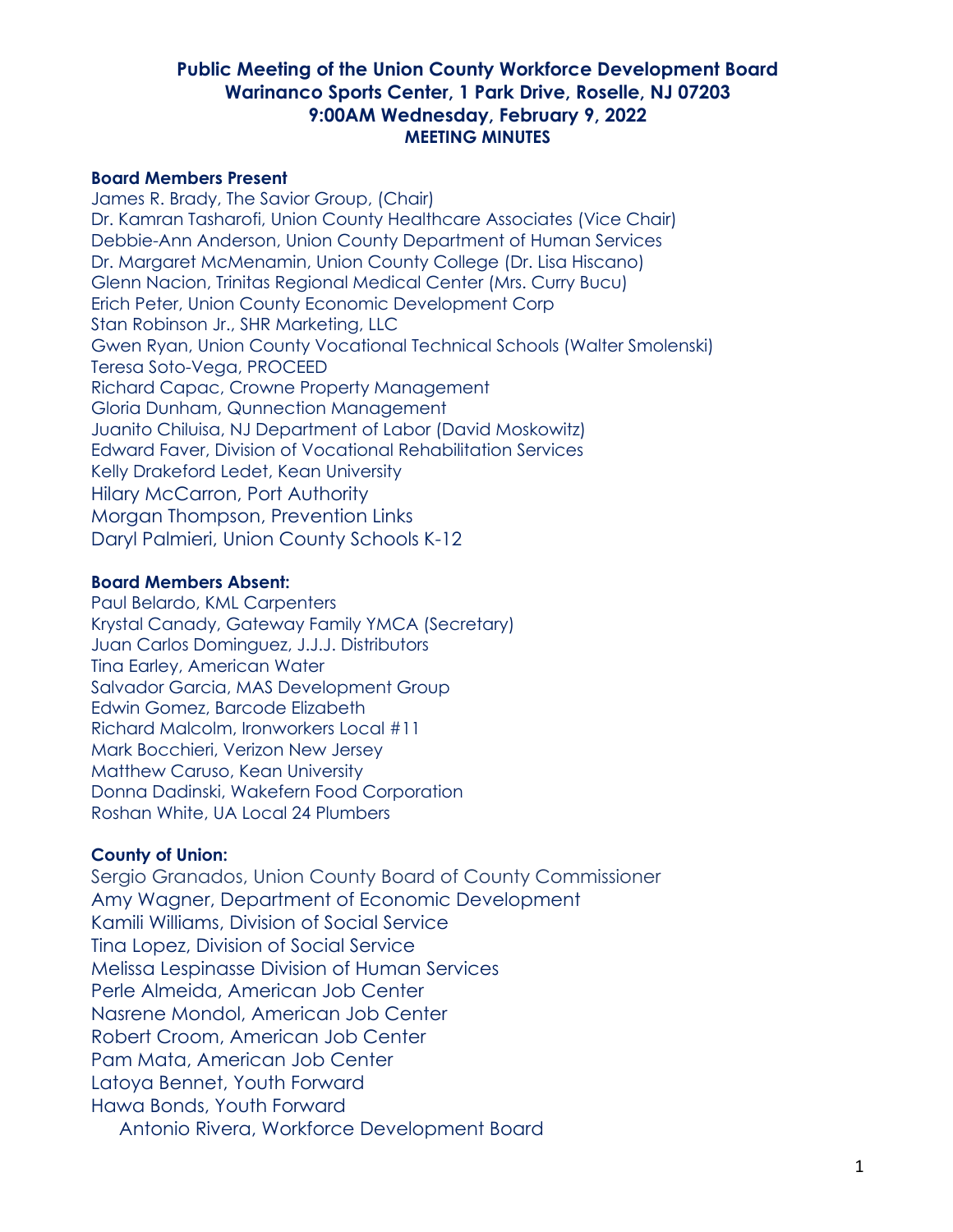Lisa Bonanno, Workforce Development Board Thomas McCabe, Workforce Development Board Meredith Barracato, Workforce Development Board Carolina Marin, Workforce Development Board Gina Tuesta, Workforce Development Board

#### **Guest:**

Scott Kuchinsky, Plainfield Public Library Isaias Rivera, Union County College Cyndy Walsh Rintzler, Inroads to Opportunities Craig Coughlin, Kean University Nelsa Martinez, The Leaguers Inc Julio Sabater, Workforce Advantage

### I. **Call to Order & Welcome**

The meeting was called to order by James Brady, Chairman, Workforce Development Board, at 9:00AM.

# II. **Pledge of Allegiance**

The Pledge of Allegiance to the flag of the United State of America was recited.

### III. **Open Public Meetings Act**

The Open Public Meetings Act Statement below was read by **Carolina Marin** into the record:

PURSUANT TO THE REQUIREMENTS OF N.J.S.A. 10:4-10 OF THE OPEN PUBLIC MEETINGS ACT, ADEQUATE NOTICE OF THIS MEETING OF THE UNION COUNTY WORKFORCE DEVELOPMENT BOARD HAS BEEN GIVEN BY MAILING THE YEAR 2020 ANNUAL MEETING SCHEDULE TO THE NEWSPAPERS CIRCULATING WITHIN THE COUNTY OF UNION AND DESIGNATED TO RECEIVE SUCH NOTICE, AND BY POSTING THE YEAR 2020 ANNUAL MEETING SCHEDULE IN THE COUNTY COURT HOUSE, THE UNION COUNTY WORKFORCE DEVELOPMENT BOARD WEBSITE, AND BY FILING THE YEAR 2020 ANNUAL MEETING SCHEDULE WITH THE OFFICE OF THE COUNTY CLERK.

FURTHERMORE, ADEQUATE NOTICE OF THE LOCATION OF THIS MEETING HAS BEEN GIVEN BY PROVIDING AT LEAST FORTY-EIGHT HOUR NOTICE TO THE NEWSPAPERS CIRCULATING WITHIN THE COUNTY OF UNION AND DESIGNATED TO RECEIVE SUCH NOTICE AND BY POSTING THE SAID NOTICE AT LEAST FORTY-EIGHT HOURS PRIOR TO THIS MEETING IN THE COURT HOUSE, THE UNION COUNTY WORKFORCE DEVELOPMENT BOARD WEBSITE, AND BY FILING THE NOTICE AT LEAST FORTY-EIGHT HOURS IN ADVANCE OF THIS MEETING WITH OFFICE OF THE COUNTY CLERK.

THE OPEN PUBLIC MEETINGS ACT STATEMENT SHALL BE ENTERED IN FULL IN THE MINUTES OF THIS MEETING.

### IV. **Roll Call**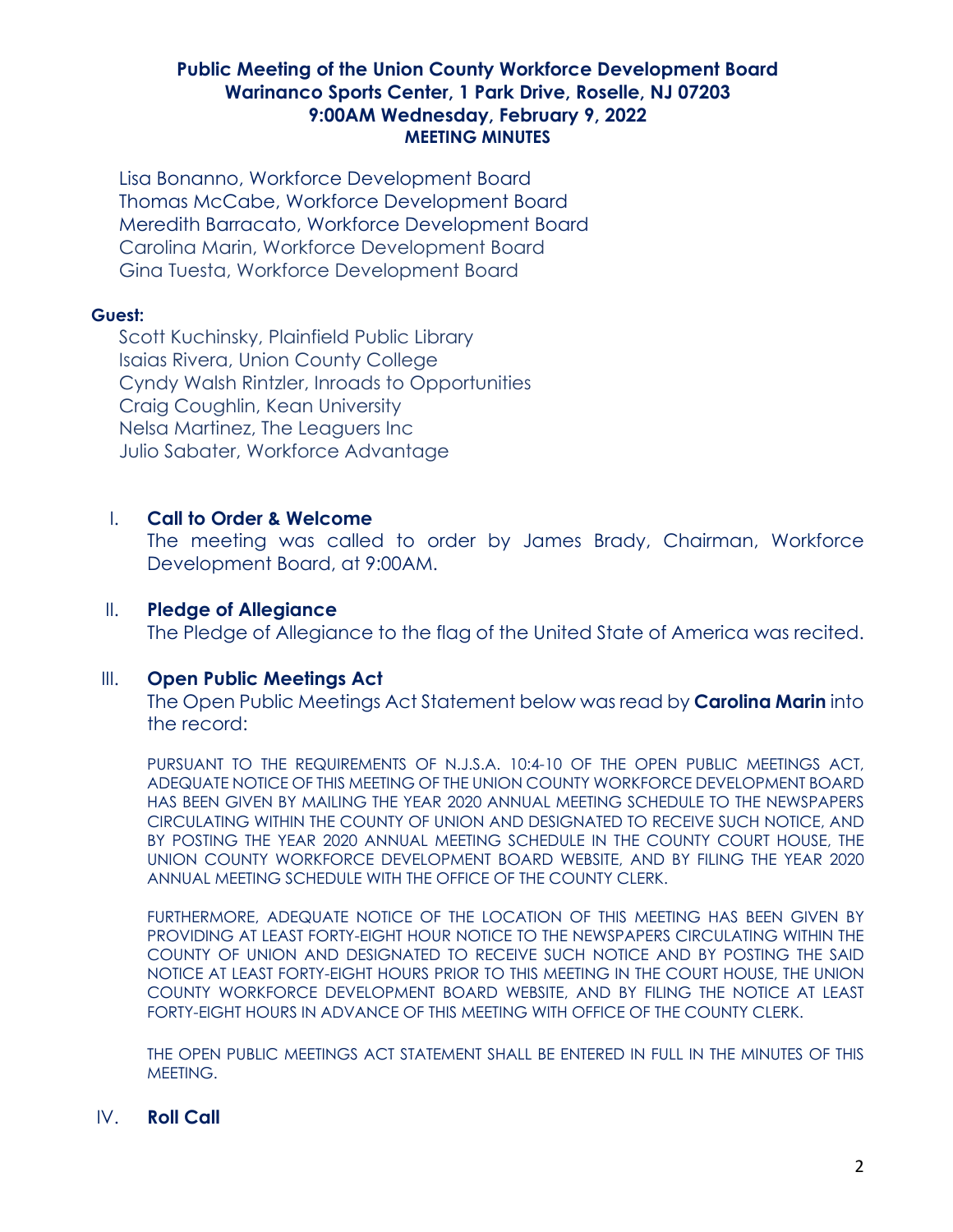**Carolina Marin** conducted the roll-call of the UCWDB members in attendance. Union County employees present and guests were acknowledged on the record, as reflected on page one of these minutes.

#### V. **Approval of the Minutes**

The minutes of the December 8<sup>th</sup>, 2021 meeting were not available for review.

#### VI. **Budget & Expense Report**

Tom McCabe presented the updated Budget and Expense Report for Program Year 2020 for the Workforce Innovation and Opportunity Act (WIOA), WorkFirst New Jersey (WFNJ), and COVID-19 DW NJ Endures in the form attached hereto. Tom McCabe reviewed the expense slide for WIOA Adult, Youth, and Dislocated Worker, which shows the funding that needs to be expended by June 30th, 2022. Tom McCabe mentioned that the COVID-19 DW NJ Endures grant must be expended by February 28th, 2022. The WorkFirst New Jersey funding must be expended by December 31st, 2021.

Tom McCabe presented the updated Budget and Expense Report for Program Year 2021 for the Workforce Innovation and Opportunity Act (WIOA) Adult, Dislocated Worker and Youth and WorkFirst New Jersey (WFNJ) funding. WIOA Adult, Dislocated Worker, and Youth funding must be expended by June 30th, 2023. The WFNJ balance must be expended by December 31st, 2022.

Erich Peter asked why the programs could not spend 30% of the WFNJ budget. Debbie Ann Anderson responded by informing everyone that due to the COVID19 pandemic, the Federal government provided a waiver to all WFNJ required work activities. This waiver caused many services to stop providing services.

Kamran Tasharofi asked if the underspending of WFNJ funding will affect next year's grant award. Director Rivera mentioned it would not affect the funding for next year due to the waivers that have been in place due to the pandemic. Director Rivera mentioned he recently received a memo from the New Jersey Department of Labor that would allow the WFNJ budget to be extended to October 1st, 2022, versus the June 30th, 2022 deadline.

### VII. **Director's Report / Resolutions of the UCWDB**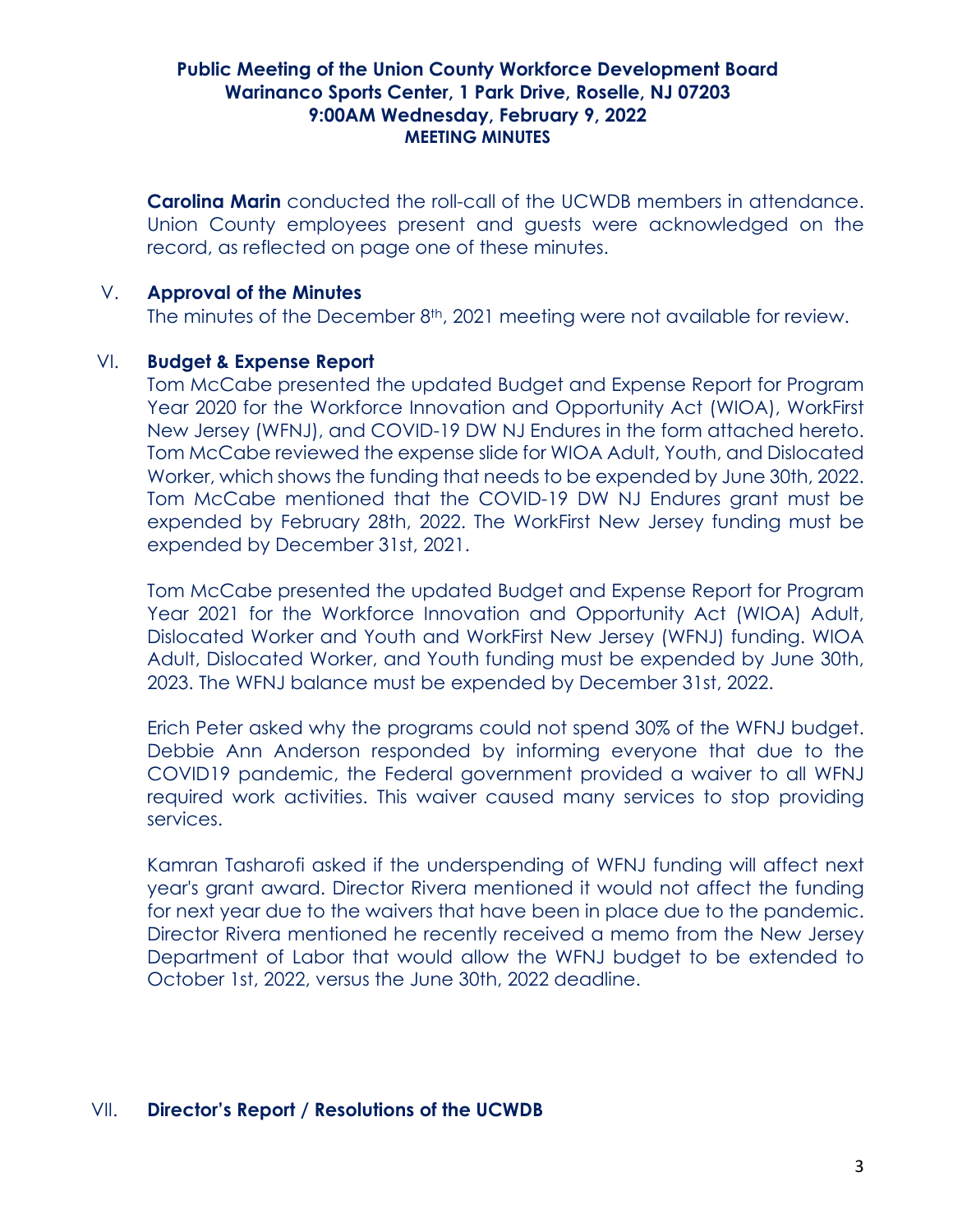Director Rivera reviewed unemployment data slides for Union County which focused on calendar year 2020 and 2021. Director Rivera showed the correlation between the initial unemployment insurance claimed and the unemployment rate.

Amy Wagner asked if there were updates on processing time for Unemployment Insurance clients because she is still getting calls from constituents concerned over their benefits. Director Rivera mentioned there has been no information provided on the processing time for Unemployment clients.

Director Rivera transitioned the discussion to review the resolutions that required board action.

**BOARD ACTION**

**Resolution No. 2022-01:** Resolution of the Union County Workforce Development Board Amending the Program Year 2021 Union County Workforce Development Area Budget for the Purpose of Inserting Additional New Jersey Department of Labor Funding.

Director Rivera stated the purpose of this resolution is to insert the funding mentioned in the NJDOL notice of award in the amount of \$12,971 for FutureWork Systems, LLC.

**Chairman James Brady** requested motion to approve **Resolution No. 2022-01. Dr. Kamran Tasharofi** made a motion to approve **Resolution No. 2022-01. Stan Robinson Jr.** seconded the motion. The motion to approved unanimously.

**BOARD ACTION**

**Resolution No. 2022-02:** Resolution of the Union County Workforce Development Board Amending the Program Year 2021 Union County Workforce Development Area Budget for the Purpose of Inserting Additional New Jersey Department of Labor Funding.

Director Rivera mentioned the purpose of this resolution is to insert the funding mentioned in the NJDOL notice of award in the amount of \$150,000 for On The Job Training (OJT) program.

Dr. Lisa Hiscano asked if there was a possibility to extend funding beyond the end of PY21 fiscal year. Director Rivera mentioned the UCWDB will need to RFP and contract with an outside vendor. As a result the funding will be encumber before the end of the fiscal year.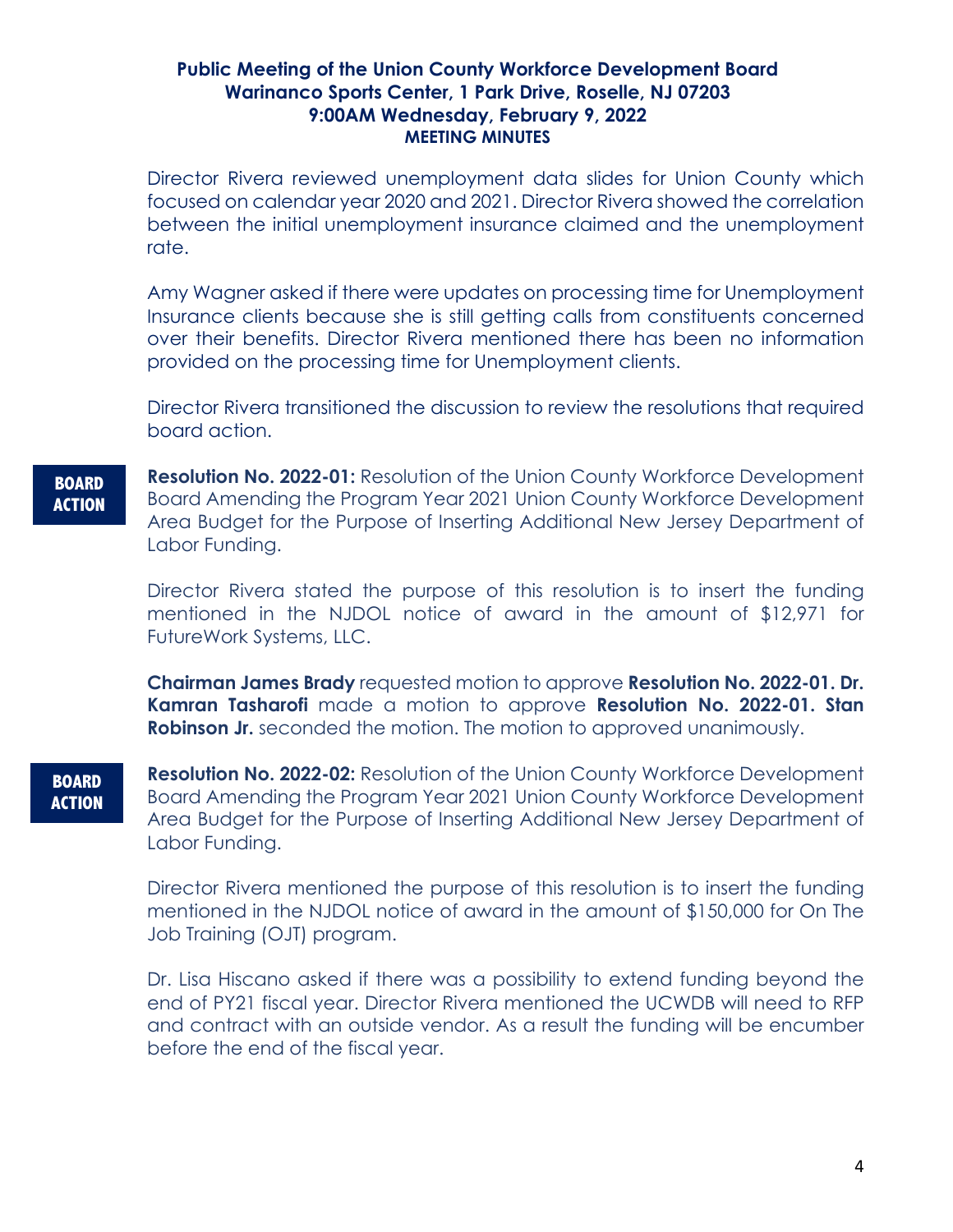**Chairman James Brady** requested motion to approve **Resolution No. 2022-02. Dr. Kamran Tasharofi** made a motion to approve **Resolution No. 2022-02. Gloria Dunham** seconded the motion. The motion to approved unanimously.

**BOARD ACTION**

**Resolution No. 2022-03:** Resolution of the Union County Workforce Development Board Authorizing the Use of Competitive Contracting Procedures for the Procurement of an Affiliated American Job Center Operator for On-the-Job Training Services.

Director Rivera mentioned as a result of the funding for On the Job training services the UCWDB will need to release a request for proposal for OJT services. **Chairman James Brady** requested motion to approve **Resolution No. 2022-03. Dr. Lisa Hiscano** made a motion to approve **Resolution No. 2022-03. Morgan Thompson** seconded the motion. The motion to approved unanimously.

**BOARD ACTION**

**Resolution No. 2022-04**: Resolution of the Union County Workforce Development Board Amending the Affiliated American Job Center Contract with the International Rescue Committee.

Director Rivera mentioned the amendment of the contract will provide the IRC additional time to submit vouchers. New contract period is February 14th, 2020 and ending on May 31, 2022.

**Chairman James Brady** requested motion to approve **Resolution No. 2022-04. Dr. Kamran Tasharofi** made a motion to approve **Resolution No. 2022-04. Richard Capac** seconded the motion. The motion to approved unanimously.

**BOARD ACTION** **Resolution No. 2022-05:** Resolution of the Union County Workforce Development Board Amending the AJC Affiliated Career Services Operator Contract with Union County College.

Director Rivera stated the purpose of the resolution was to revise current funding allocations for Union County College.

**Chairman James Brady** requested motion to approve **Resolution No. 2022-05. Stan Robinson Jr** made a motion to approve **Resolution No. 2022-05. Teresa Soto Vega** seconded the motion. The motion to approved unanimously.

**Dr. Kamran Tasharofi** and **Dr. Lisa Hiscano**, abstained from voting on **Resolution No. 2022-05.**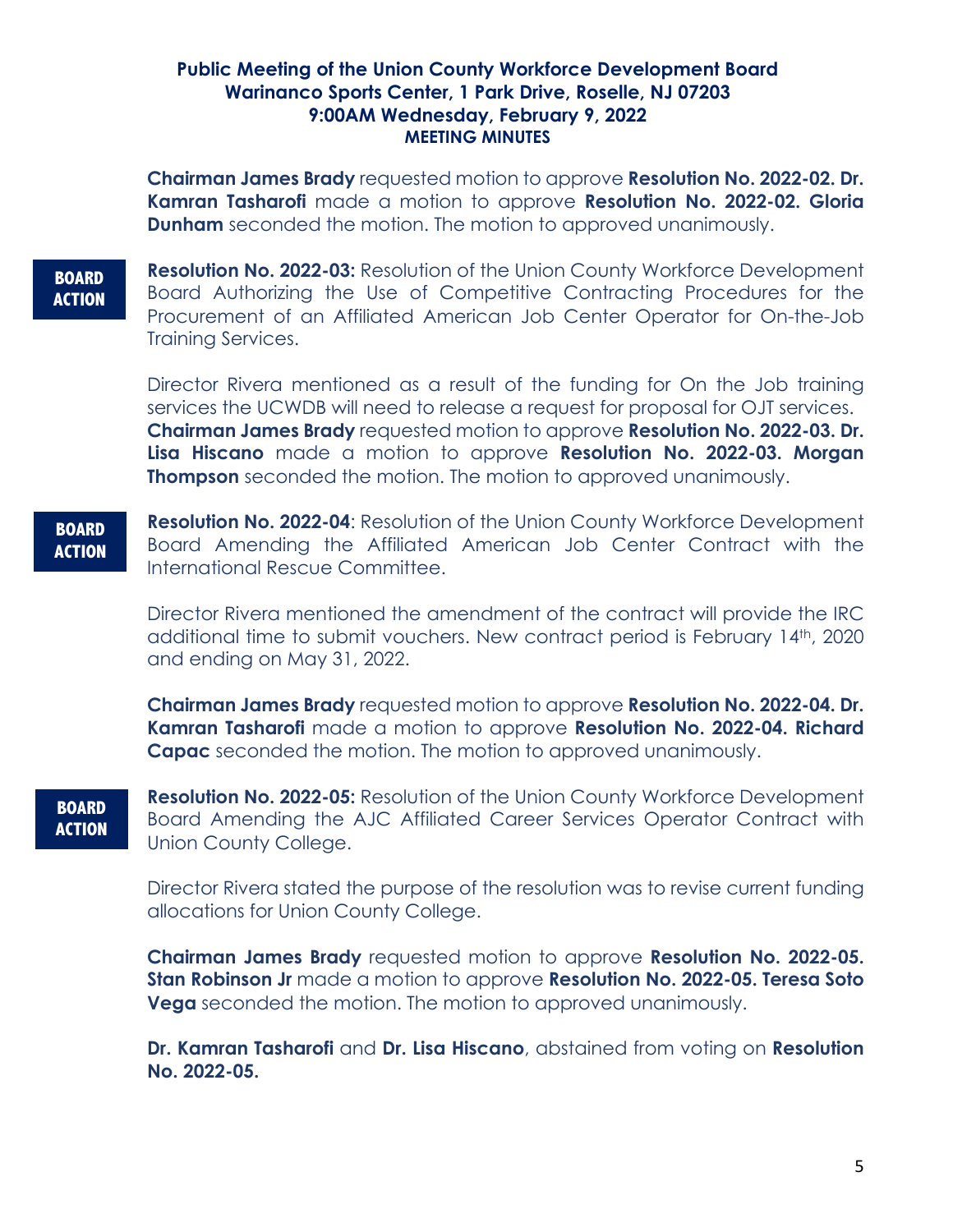#### **BOARD ACTION**

**Resolution No. 2022-06:** Resolution of the Union County Workforce Development Board Awarding a Contract for the Provision of Simon Youth Academy Operator—WIOA Out-of-School Youth Services.

**Chairman James Brady** requested motion to approve **Resolution No. 2022-06. Dr. Kamran Tasharofi** made a motion to approve **Resolution No. 2022-06.** Richard Capac seconded the motion. The motion to approved unanimously.

**Gwen Ryan,** abstained from voting on **Resolution No. 2022-06.**

**BOARD ACTION** **Resolution No. 2022-07:** Resolution of the Union County Workforce Development Board Authorizing the Award for the Provision of Legal Services – Union County Workforce Development Board Conflict Counsel.

**Chairman James Brady** requested motion to approve **Resolution No. 2022-07. Dr. Kamran Tasharofi** made a motion to approve **Resolution No. 2022-07. Morgan Thompson** seconded the motion. The motion to approved unanimously.

#### **BOARD ACTION**

**Resolution No. 2022-08:** Resolution of the Union County Workforce Development Board Amending the Program Year 2020 Union County Workforce Development Area Budget for the Purpose of Allocating Funding for Class-Size Dislocated Worker Training Contracts.

**Chairman James Brady** requested motion to approve **Resolution No. 2022-08. Erich Peter** made a motion to approve **Resolution No. 2022-08. Stan Robinson Jr** seconded the motion. The motion to approved unanimously.

**Dr. Kamran Tasharofi** and **Dr. Lisa Hiscano**, abstained from voting on **Resolution No. 2022-08.** 

# **BOARD ACTION**

**Resolution No. 2022-09:** Resolution of the Union County Workforce Development Board Amending the Program Year 2021 Union County Workforce Development Area Budget for the Purpose of Allocating Funding for Indirect Expenses.

**Chairman James Brady** requested motion to approve **Resolution No. 2022-09. Dr. Kamran Tasharofi** made a motion to approve **Resolution No. 2022-09. Richard Capac** seconded the motion. The motion to approved unanimously.

# **BOARD ACTION**

**Resolution No. 2022-10:** Resolution of the Union County Workforce Development Board Amending the Program Year 2020 Union County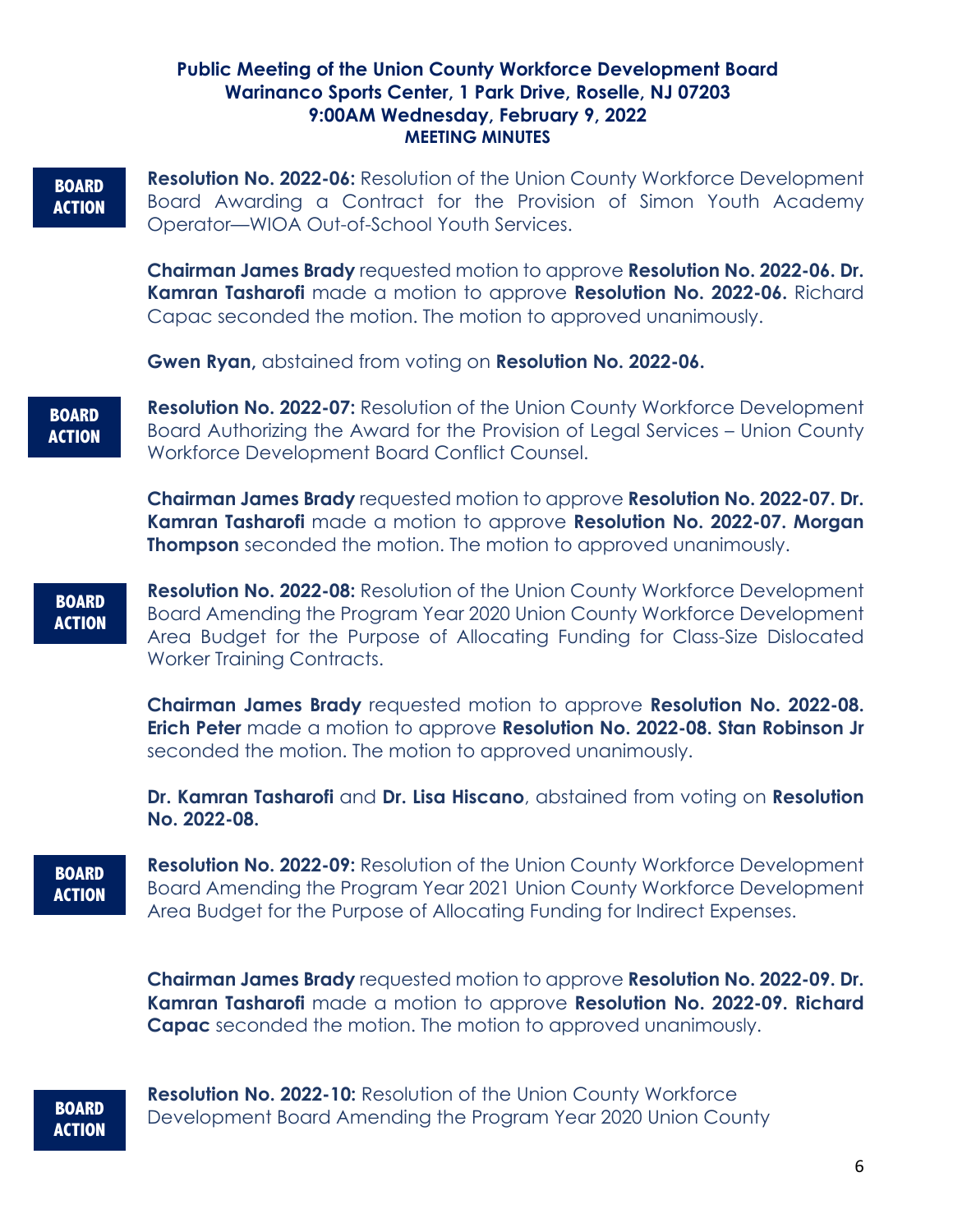Workforce Development Area Budget for the Purpose of Allocating Funding for Indirect Expenses.

Director Rivera stated this resolution relates to the Resolution No. 2022-09 which was to amend the PY2021 area budget for indirect expenses.

**Chairman James Brady** requested motion to approve **Resolution No. 2022-10. Erich Peter** made a motion to approve **Resolution No. 2022-10. Dr. Kamran Tasharofi** seconded the motion. The motion to approved unanimously.

### VII. **American Job Center Report**

Debbie Ann Anderson reviewed a presentation regarding services offered by the American Job Centers and the partners within the network. Debbie Ann Anderson discussed the service data, including performance data, services provided to AJC clients, and information of the partnership with Union County College, Youth Forward, and Plainfield Public Library. Debbie Ann Anderson asked Scott Kuchinsky from Plainfield Public Library to discuss the IC3 program and its partnership with the AJC.

Stan Robinson asked Scott Kuchinsky how if the training services offered by the library were in-person or remote. Scott mentioned that the program is designed to be onsite but had to move to remote services, which is not ideal due to the digital literacy challenges.

Dr. Kamran Tasharofi asked why in the UCC slide there were 205 in training but only 18 individuals placed.

Dr. Lisa Hiscano and Isaias Rivera explained that the low number is because many clients do not follow up when placed in a job; the college needs a physical paystub to count successful placement and wait for six to twelve months to report placements.

Richard Capac asked if UCC verifies the employment data with the employee and employer.

Gloria Dunham asked if there was a way to change the reporting requirement of needing a paystub or can the employer provide the information.

Hilary McCarron asked if there was an opportunity at the state level to change the requirements.